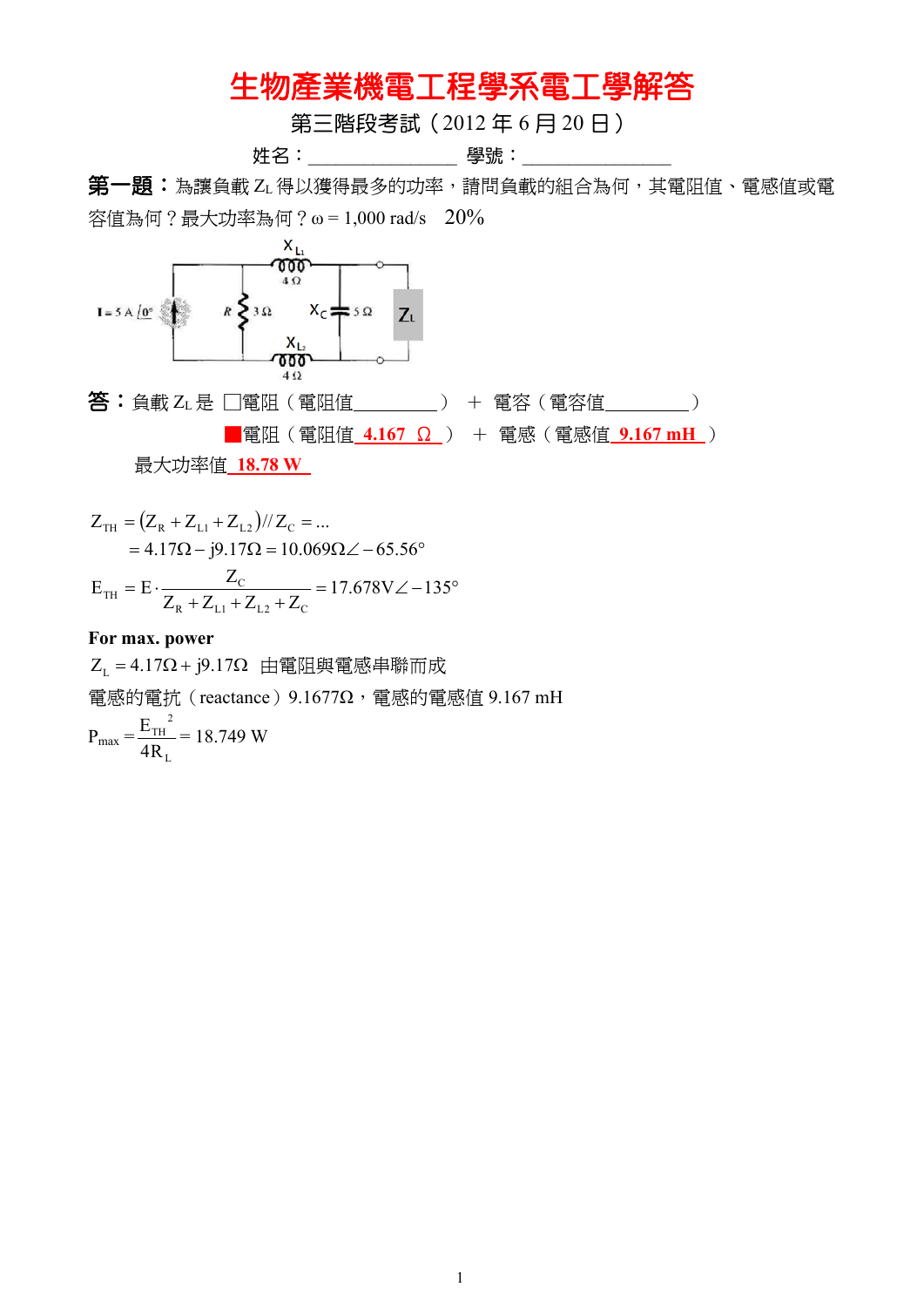## 第二題:A balanced

positive-sequence wye-connected

60-Hz three-phase source has

line-to-neutral voltage of  $V\phi=1000V$ .

This source is connected to a balanced

wye-connected load. Each phase of

the load consists of a 0.1-H

inductance in series with a 50 $\Omega$ 



resistance. Find the line currents  $I_{aA}$ , the line-to-line voltages  $V_{AB}$ , the power  $P_T$ , and the reactive

- power  $Q_T$  delivered to the load. 20%
- 答:負載的相電流 I<sub>aA</sub> = 15.97∠-37.02° A 2<sup>5%</sup> 負載的線電壓 VAB = **1732 30 V** ∠ ∘5% Power delivered to load  $P_T = 38.26 \text{ kW}$  5% Reactive power  $Q_T =$  **28.84 kVAR** 5%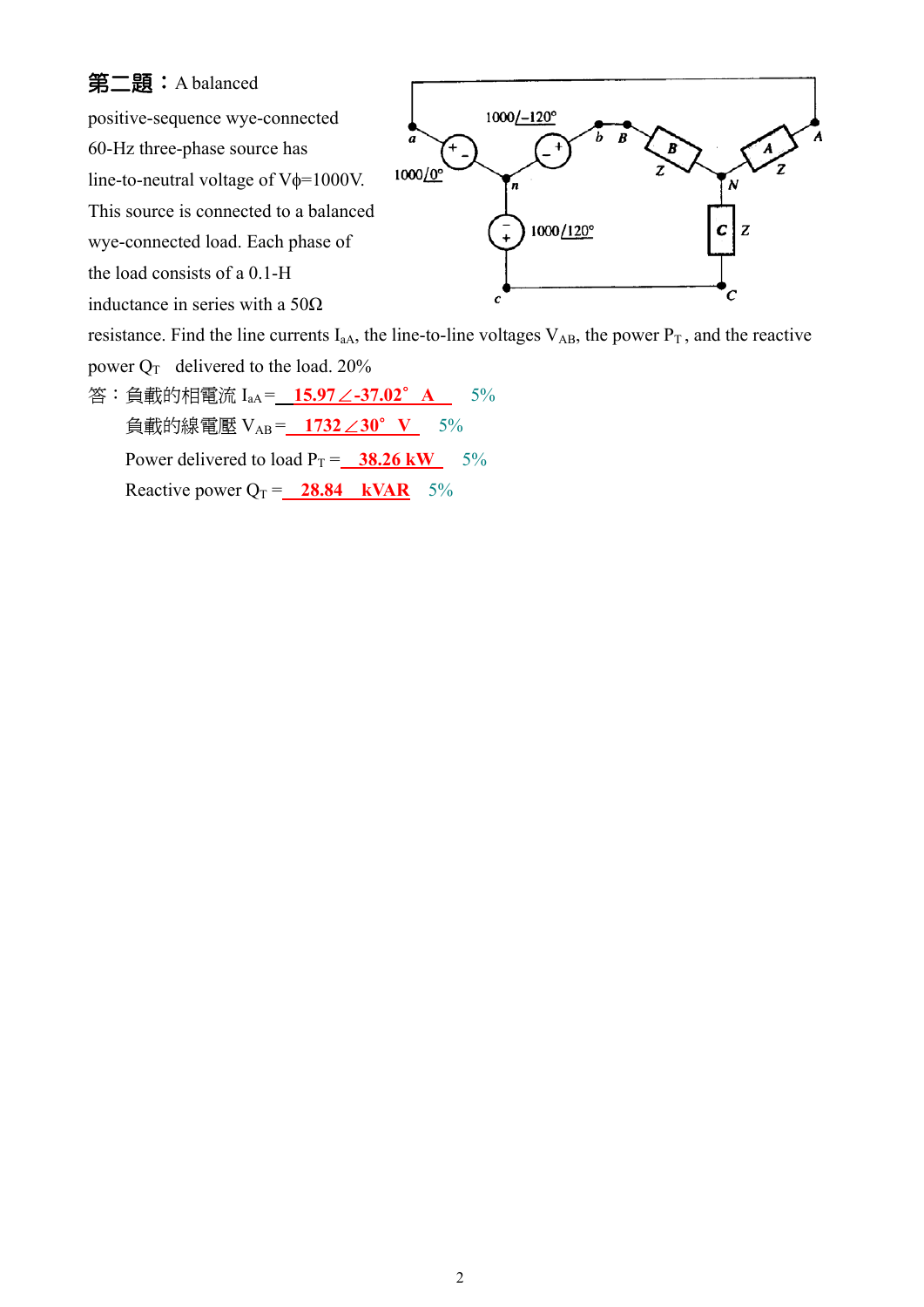第三題:已知電源的電壓 E 為 220 V、頻率為 60 Hz。 A 是一具功率為 5-hp、efficiency n 為 75%的機器, 其 power factor 為 0.8(leading)。B 是另一具功率消耗  $\bf{B}$ (Real power dissipated)為6 KW的機器,Power factor 為 0.6(lagging)。若要進行 power factor correction, 則要與 A、B 並聯加入哪一種元件? 20% B Α (務必填寫單位) 答:加入前, A+B  $\text{f}$  real power = **10,973.333 W** 4% reactive power = **+4,269.956 VAR** 4% 電壓源供應的 apparent power = 11,774.828 VA 2% 電流 I = 53.522A 2% 加入元件:□電感(電感值 )■ 電容(電容值 **2.34**×**10-4 F** ) 6% 加入後, 電壓源供應的 apparent power =  $\underline{\hspace{1cm} 10,973.333\ VA}$  2% A 電路: 機器 A 的輸出功率 Po=5 hp×746 W/hp = 3,730 W 機器 A 的 input power  $P_A = Po/\eta = 3{,}730$  W/ 0.75 = 4,973.333W 因 power factor 為 0.8, 故 θ =  $\cos^{-1}$  0.8 = 36.86 $\circ$ 因為是 leading, 表示機器 A 的 reactance power 為負,屬於電容  $Q_A = -P_A \tan \theta = -4.973.333W \times \tan 36.87^\circ = -3.730.014VAR$  (C -) 綜上得知: 電路 A 的 real power 為 4.973.333W, reactive power 為-3.730.014VAR B 電路: 機器 B 的 real power 為 6,000W 因 power factor 為 0.6, 故 θ =  $\cos^{-1}$  0.6 = 53.13° 因為是 lagging,表示機器 B 的 reactive power 為正,屬於電感  $Q_B = P_B \tan \theta = 6,000.00W \times \tan 53.13^\circ = 7,999.970VAR$  (L +) A+B 電路 Total real power · total reactive power · apparent power?  $P_T = 4.973.333W + 6.000W = 10.973.333W$  $Q_T = -3{,}730.014VAR + 7999.970VAR = +4{,}269.956VAR (E)$ 電壓源提供的 Apparent power  $S_T = \sqrt{P_T^2 + Q_T^2} = 11,774.828 VA$  $_{\rm T} = \sqrt{P_{\rm T}^{2} + Q_{\rm T}^{2}} =$  $I = \frac{S_T}{I} = \frac{11,774.828 VA}{228 V A} =$ 11,774.828VA 電壓源流出的電流  $I = \frac{5T}{D} = \frac{11,777,020 \text{ V1}}{200 \text{ V1}} = 53.522 \text{ A}$ E 220V 因為 A+B 電路的 total reactive power 為正,所以要加入電容。 已知要加入的電感的 reactive power 為-4,269.956 VAR, 2  $Q_C = \frac{E^2}{V} = 4269.956 \text{VAR} \rightarrow X_C = 11.335 \Omega \rightarrow C = \frac{1}{V} = \frac{1}{14.335 \Omega \cdot 10^{-4}} = 2.34 \times 10^{-4}$  $4269.956VAR \rightarrow X_c = 11.335 \Omega \rightarrow C = \frac{1}{\sigma}$ 1  $C_{\rm C} = \frac{E}{X_{\rm C}} = 4269.956 \text{VAR} \rightarrow X_{\rm C} = 11.335 \Omega \rightarrow C = \frac{1}{X_{\rm C}\omega} = \frac{1}{11.335 \times 120\pi} = 2.34 \times 10^{-10}$  $2.34 \times 10^{-4}$  F C X X  $11.335 \times 120$ C C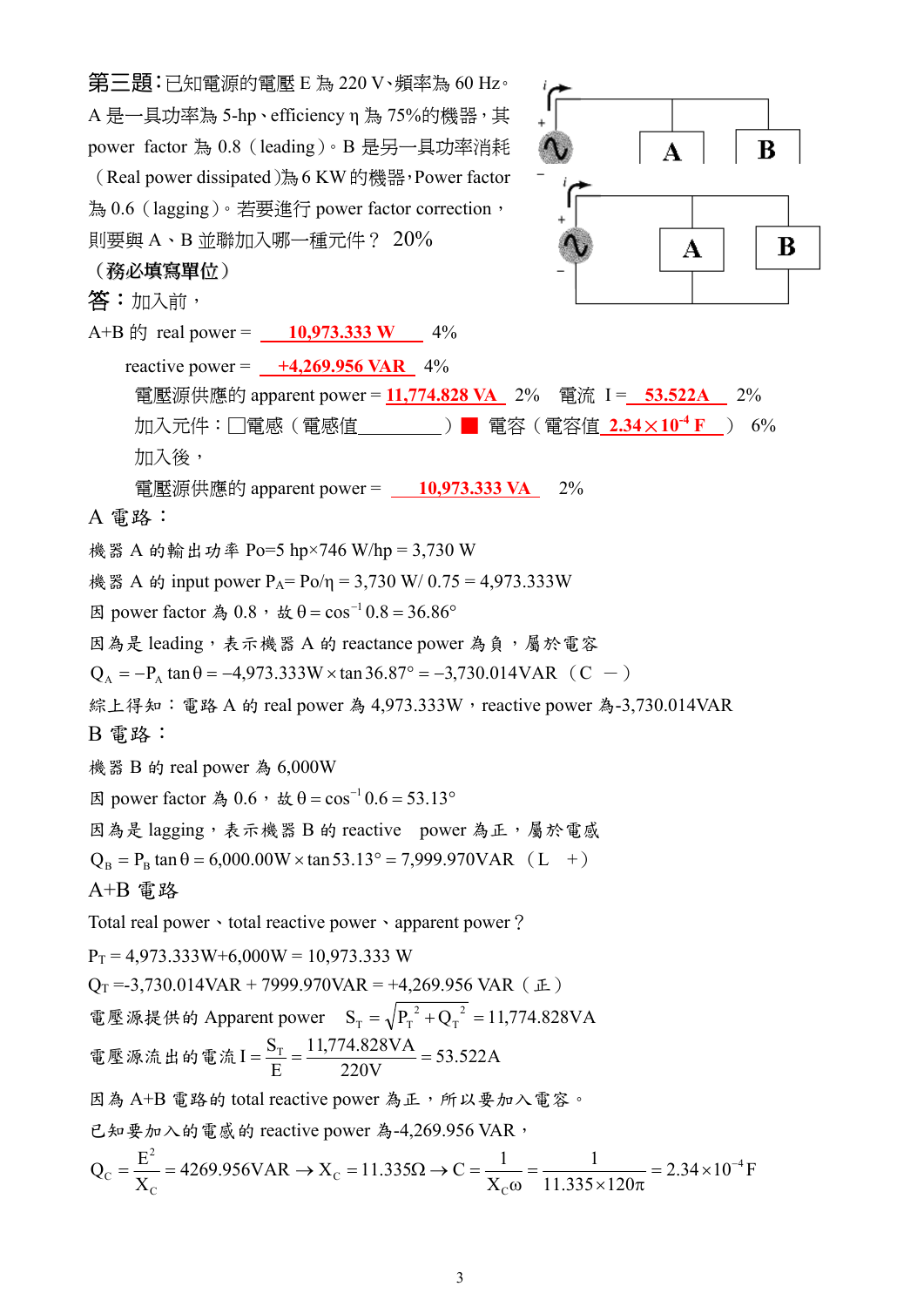

第四題之二:下左圖是某一個 Band-Pass filter 的 frequency response H(jω),請由其中判斷它 的諧振頻率 (resonant frequency, $ω_0$ )、截止頻率 (cutoff frequency,  $ω_{c1} \cdot ω_{c2}$ )、頻寬 (Bandwidth, BW)? 8%